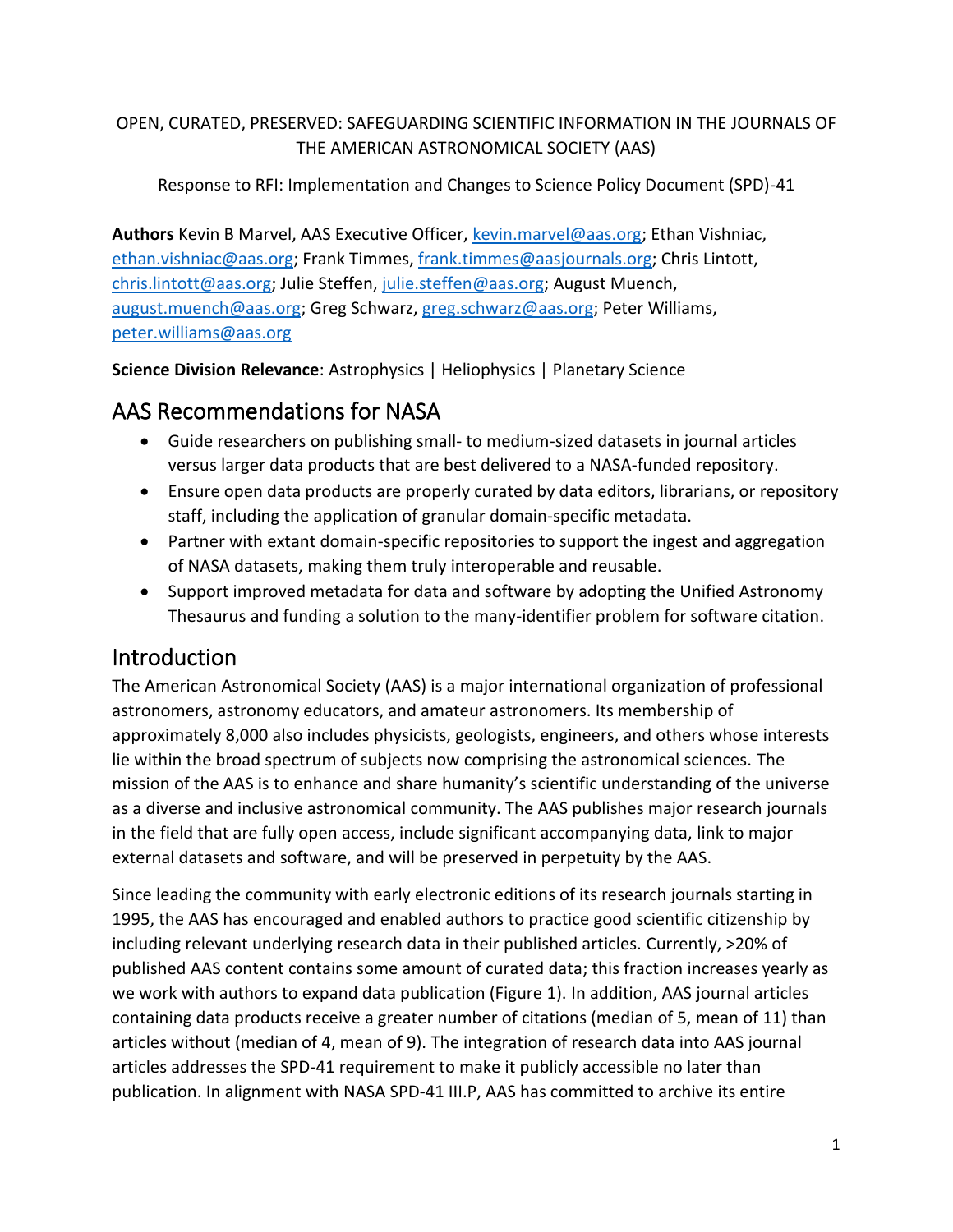

*Figure 1: Datasets published in the AAS Journals per year as a function of type. Plot includes: submitted manuscripts with curated data; sum of papers published by the Journals (divided by 10); DbFs are datasets behind figures curated by Editors; MRTs are extended tabular material curated by Editors. Also shown is the growth of visualizations in the Journals including animations, figure sets or atlases, and interactive figures.*

journal content corpus, including data products, in perpetuity through arrangements with third-party archiving services and other means.

Finally, 44% of AAS Journal first authors are based in the United States, which means that AAS is accountable to a wide range of global science organizations and funders. Our responses include (I) the impact of the proposed changes on the authors of journal publications; (II) the guidelines, services, and protocols necessary to support authors for the implementation of SPD-41.

# I. Impacts on Authors

Open access articles in the AAS Journals provide a central resource for the discoverability and accessibility of small- to medium-sized datasets. Two PhD Data Editors for the AAS Journals solicit datasets from authors during the manuscript review process and curate these data following best practices established by leading international archives, e.g., NASA NED. Through publication as integral parts of journal articles, datasets are woven into them as extended tables and "data-behind-the-figures."

New requirements forcing authors to mobilize and port data out of journal articles and into repositories will not improve the FAIR (findable, accessible, interoperable, and reusable) qualities of the datasets. Such a mandate would lead authors to face a series of problems: (a) limited choices for repositories; (b) asynchronicity of article publication and data deposit; (c) loss of data review and curation.

**Repositories:** Astronomy, heliophysics, and planetary sciences currently lack sufficient domainspecific "FAIR" repositories for highly refined data products, for simulation and modeling results, and for null result data. Existing NASA archives focus on supporting large, "Treasury" or high-level science products and are not aligned with the needs of small- to medium-sized datasets published on rapid timescales. Authors that face limited choices for where to deposit their data may be driven to use generalist services that unfortunately provide little or no domain-specific metadata, or interoperability, e.g., the services of the virtual observator(ies).

**Asynchronicity** An example of best-of-class service for small datasets is Vizier [\(http://vizier.u](http://vizier.u-strasbg.fr/)[strasbg.fr\)](http://vizier.u-strasbg.fr/), a data aggregation and repository created and supported by The Strasbourg astronomical Data Center (CDS), which is the same entity responsible for the NASA-funded Simbad database. Small datasets published with AAS Journal articles are typically ingested and redistributed by Vizier 6-18 months after article publication. We have been advised that the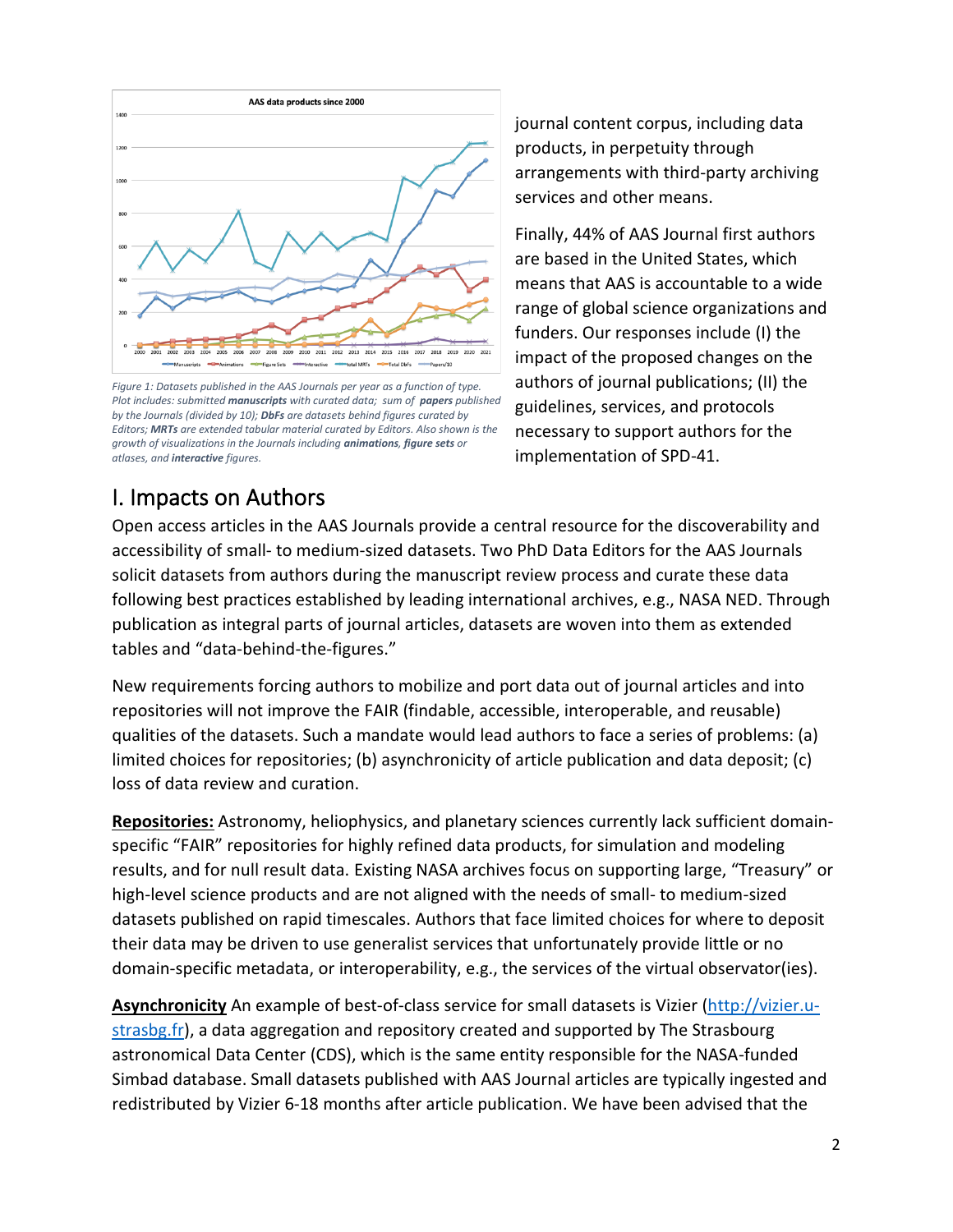typical peer-review timescale for datasets submitted to the Planetary Data System (PDS) is 6-12 months. High-level science data transferred to archives such as the Mikulski Archive for Space Telescopes (MAST) may not be available for weeks or months as the data are standardized and prepared for release. These timescales are not aligned with article publication timelines unless authors are required to submit data to archives well in advance of peer-review. Authors will face a conundrum when publishing to external repositories: release their data early so that they are synced with the journal publication or publish their article without a formal data release. This asynchronicity does not benefit NASA authors wanting to provide their results to the wider community, nor does it benefit the reader wishing to replicate results or reuse data.

**Curation:** Faced with limited options for domain-specific repositories or long timescales for data publication, authors may choose to deposit data in generalist repositories. Such repositories lack domain-specific metadata and interoperability, and most institutional or generalist repositories do not have open curation interfaces that would allow journal editors to review and improve these materials in the same ways that AAS Journal data editors review, standardize, and improve data published in the AAS Journals. This loss of curation does not further the cause of open science and in some cases distorts the scientific record.

# II. Guidelines, Services, and Protocols to Support SPD-41

#### II.A Guide Authors for Publishing Small- and Medium-sized Datasets in Articles

AAS research articles contain many thousands of data products, mostly of the small- to medium-sized category (Figure 1). NASA should guide authors by stating that data for tables, charts and graphs do not fall into the policy compliance definition that requires direct deposit of all data in a repository. Collections of raw or uniformly processed data now housed in NASA data centers such as MAST, IRSA, or PDS are subject to a separate set of criteria. AAS journals have been linking to raw data via persistent identifiers (DOIs) created at these data centers and will continue to do so, while expanding this direct linking between datasets and literature to other NASA data archives and continuing to work closely with NASA's Astrophysics Data System (ADS) to expose these links. Successful implementation of SPD-41 requires that NASA prioritize the simplification of approaches to creating dataset identifiers and accompanying researcher support at all NASA data centers.

#### II.B Require and Support Curation

The AAS strongly endorses the need for curation and quality assurance mechanisms for handling research data and software. We believe that curation of small- to medium- sized data should occur at the point of journal article publication and not be delayed to a subsequent or separate step. Two full-time trained astrophysicists are employed at AAS to curate the research data published in AAS journals. Their curatorial duties include a) checking that author-supplied data adheres to NASA's NED best practices for data publication (Chen et al. 2021); b) encouraging authors to archive data otherwise hosted on personal websites; c) obtaining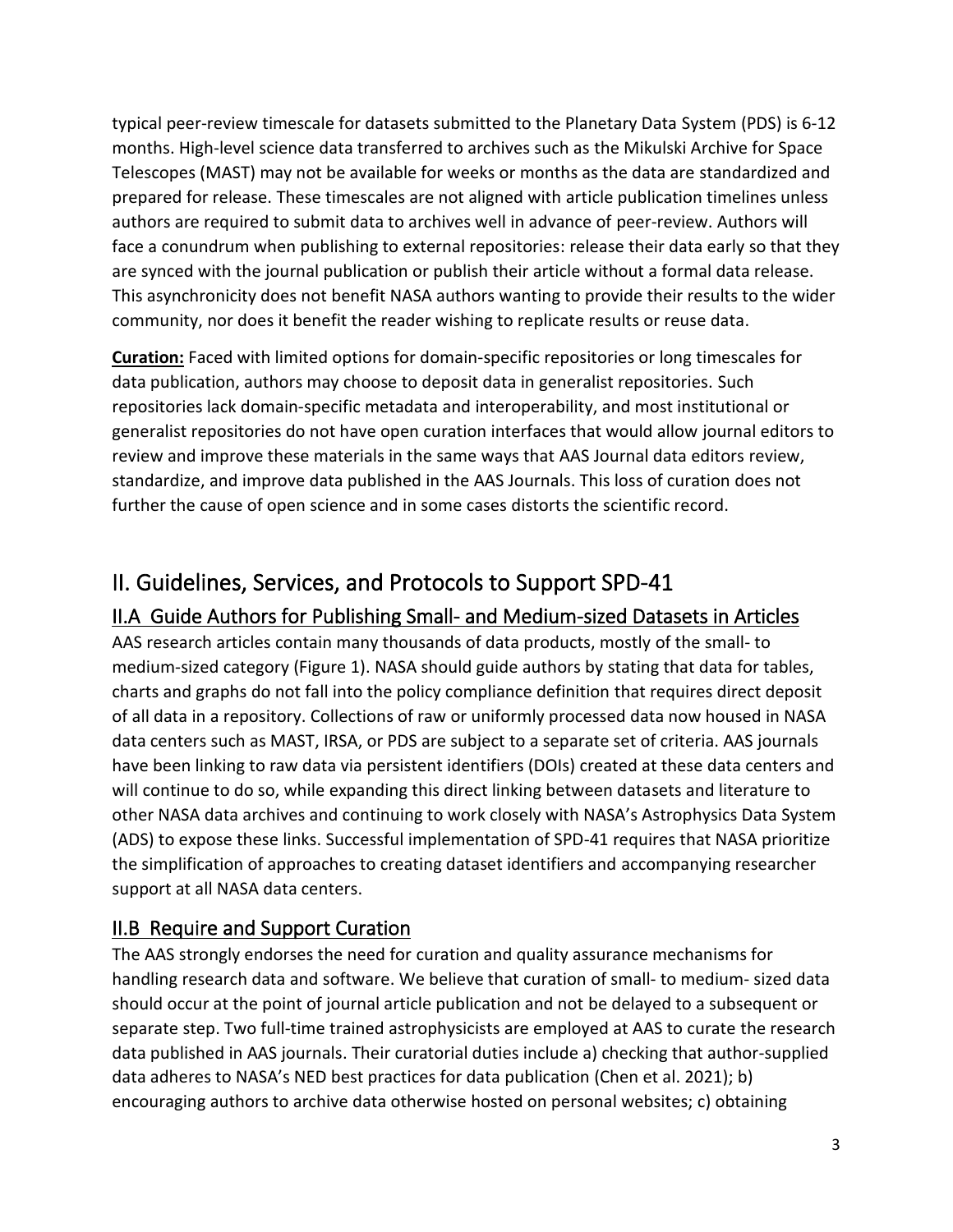important data behind figures such as light curves and radial velocities; d) checking that software is cited and highlighted in compliance with AAS software policy and e) verifying author provided DOIs for linking to datasets in NASA data centers. AAS data editors routinely uncover errors in the tabulation of results that would otherwise not be detected without their efforts.

To achieve the FAIR objectives for research data set out in NASA's SPD-41, any utilization of a generalist repository for astronomical, planetary or solar data should include mechanisms to enable the pre-publication review and curation of such data. Generalist repositories endorsed by NASA should include open curation platforms for data scientists or data librarians to participate in the refinement of NASA-funded research data products. NASA support of curation as a base condition for research data will, in turn, engender the trust of the community and foster further data sharing. Unreviewed data do not further the cause of open science and in some cases distort the scientific record.

### II.C Partner with Extant Repositories for the Interoperability of Published Datasets

Domain-specific repositories greatly enhance the interoperability and reuse of NASA data. This enhancement is especially powerful compared to data quickly deposited to generalist or institutional repositories sans curation. Many of the existing NASA and international repositories have active relationships with the AAS Journals to help authors to create and the Journals to improve data links in published articles. These existing archives have already implemented many protocols and services provided by the virtual observatories. NASA should partner with extant domain-specific repositories, including international partners, to enhance how its data are deposited, harvested, and made interoperable.

#### II.D Further Develop Domain-Specific Metadata

Successful reuse and interoperability of astronomy research data depends heavily on existing community-specific metadata schema such as the standards of the International Virtual Observatory Alliance (IVOA). The FAIR principles set out in NASA's SPD-41 are concerned with collection-level metadata only; NASA should apply this collection-level metadata only in conjunction with more granular domain-specific metadata. NASA's ADS provides a community clearinghouse for the interface between the literature and data centers and the metadata required to make it effective.

AAS is the steward of the freely available, open-source, community supported Unified Astronomy Thesaurus (Frey & Accomazzi 2018[; https://astrothesaurus.org/\)](https://astrothesaurus.org/) and asks authors to use UAT concepts to tag their AAS journal articles for semantic enrichment of the literature for better search and discovery. NASA should endorse the adoption of this controlled vocabulary for all astrophysics publications and data funded by NASA.

#### II.E Foster and Improve Software Citation

Authors submitting to AAS journals can have their software reviewed in parallel by The Journal of Open Source Software (JOSS) (Vishniac & Lintott 2018) and are given guidance on where to deposit their software and how best to cite it (Vishniac & Lintott 2016). The AAS has worked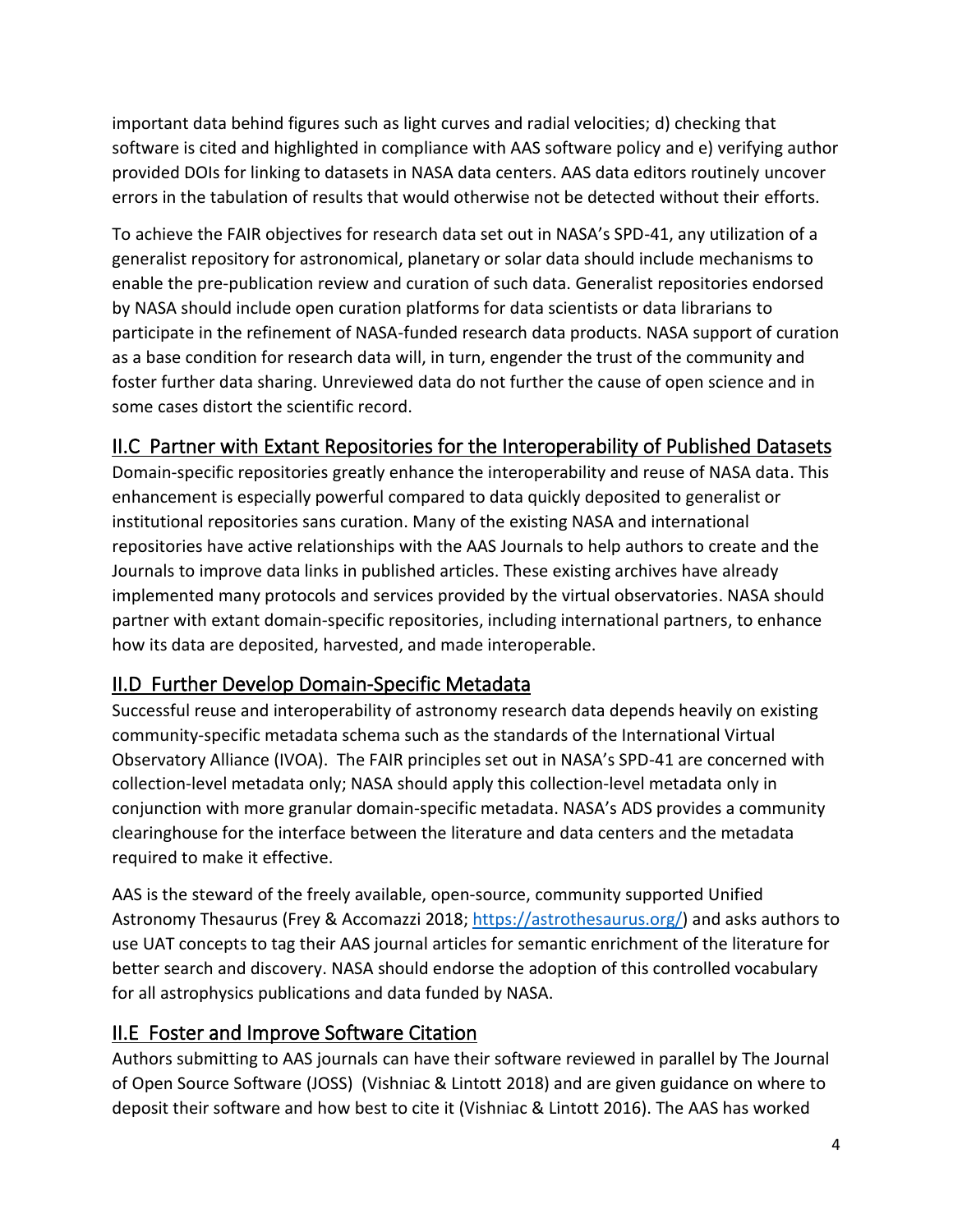with NASA ADS and CERN's data repository, [Zenodo.org,](http://zenodo.org/) on the Arthur P. Sloan Foundation funded project Asclepias (Muench et al. 2020; [https://asclepias.aas.org/\)](https://asclepias.aas.org/), which has just released a portal and broker for connecting software tools with scientific results to make research progress in astronomy faster, more open, and more reproducible.

As a result of this we have identified a preeminent challenge in the software citation ecosystem: a piece of software can be identified in many ways. There are journal articles describing the use of the software in science, and other publications, e.g., JOSS, that review and validate the quality of the software. Software can have identifiers assigned by libraries or catalogs while there are also persistent identifiers for each version of the software. These different identifiers are not redundant; each provides unique information necessary to ensure incremental credit for software developers and precise replication of results in journal articles.

The large number of software identifiers leads to a problem for the researcher trying to cite software for attribution and reproducibility: these identifiers are *disparate* and *disconnected*. None of the extant services (e.g., NASA ADS; The Astrophysics Source Code Library, [https://ascl.net;](https://ascl.net/) the Asclepias broker) links these different identifiers in a way that improves their discovery and citation. NASA should fund an ongoing effort to link and collate these identifiers to improve the discovery, reuse, and citation of these software products.

### Summary

Based upon 30 years of trial-and-error in data publishing, the AAS Journals do not think that a "one size fits all" approach to datasets will work for improving open science and data publication. Small- and medium-sized datasets can be curated and securely published in peerreviewed journal articles, which are the nexus linking research literature, datasets, and software objects. The AAS Journals' open-access articles contain data curated by our data editors and harvested into interoperable repositories such as CDS/Vizier or NASA's NED. Supplemented by indexing and linking provided by NASA's ADS, these articles represent some of the most "FAIR" data published in astronomy. Such datasets are far more valuable and reusable for the community than data deposited to generalist repositories. Policy mandates meant to accelerate data openness must consider the need to document and curate them, which inevitably requires domain-specific infrastructure. In summary we think NASA should:

- Guide researchers on publishing small- to medium-sized datasets in journal articles versus larger data products that are best delivered to a NASA-funded repository.
- Ensure open data products are properly curated by data editors, librarians, or repository staff, including the application of granular domain-specific metadata.
- Partner with extant domain-specific repositories to support the ingest and aggregation of NASA datasets, making them truly interoperable and reusable.
- Support improved metadata for data and software by adopting the Unified Astronomy Thesaurus and funding a solution to the many-identifier problem for software citation.